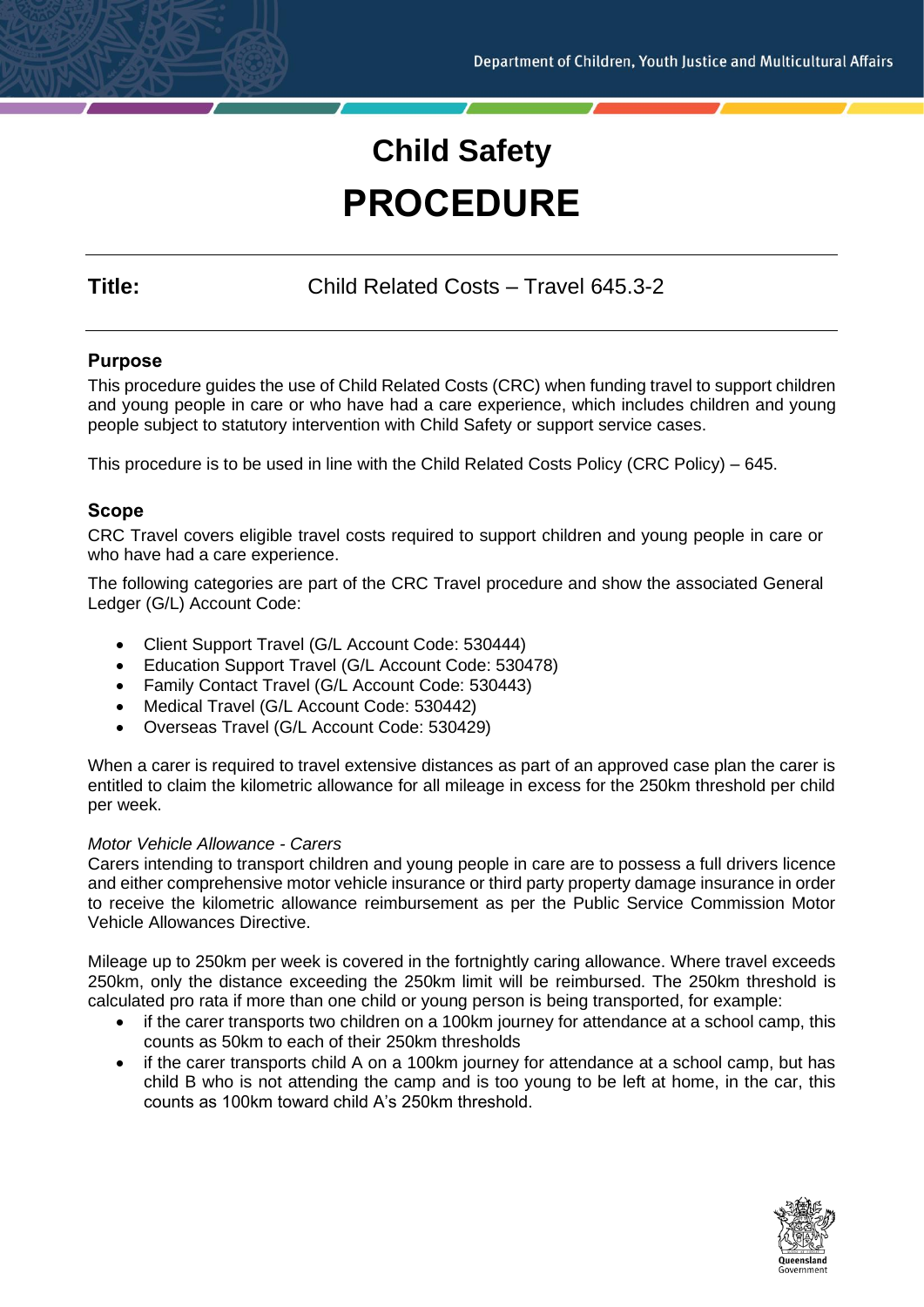The exemptions from the 250km threshold rule are:

- family contact
- attendance at carer training.

If foster carers are entitled to be paid for travel costs while using their motor vehicle then the rates set out in the Motor Vehicle Allowances Directive may be used to calculate payment.

For further details please refer to the Private Motor Vehicle Claims Procedure in conjunction with this policy. The process outlined in the Private Motor Vehicle Claims Procedure also applies to carers claiming motor vehicle allowance.

#### *Reimbursement of Fuel Costs*

The process outlined in the Private Motor Vehicle Claims Procedure - Reimbursement for Fuel Costs also applies to carers seeking reimbursement of fuel costs.

#### *TransLink go cards*

All mileage and associated travel costs for family contact and carer training are excluded from mileage threshold and remain claimable through CRC.

A TransLink go card can be purchased or credited to meet the public transport costs for a child or young person. Go cards can be purchased and topped up to a maximum amount of \$50. Go cards can also be purchased for parents in exceptional circumstances.

When Child Safety purchases a go card, Child Safety will set up as the account holder, the child, young person or parent as the card holder. A separate register is maintained for clients' go cards that states the name of the child, young person or parent, client ID, date of the case plan, relevant Child Safety Officer (CSO), as well as information from the standard go card register.

The amount to be credited is determined by the frequency and cost of the anticipated travel expenses as identified in the child or young person's case plan. Translink reports will be run monthly and reconciled against the travel costs outlined in the CRC. Discrepancies between approved travel and travel taken need to be resolved with the child, young person or parent and noted on the register prior to the next credit.

For further details, refer to 'Corporate and Executive Services Policy and Procedure: TransLink's go card'.

#### **Process**

Upon a CRC request being received by the Child Safety Officer (CSO), the CSO is to refer to the CRC Policy – 645 and the corresponding procedure to determine if the request meets the guidelines for CRC.

Once the CSO has determined that the guidelines are met, the CSO can progress the request for approval. To progress approval the CSO will consult with their Business Officer and relevant financial delegate for the request.

Business Officers in each Child Safety Service Centre (CSSC) are authorised to manage and pay requests up to and in accordance with their delegated authority.

The carer, child, young person or parent will be required to provide receipts for all reimbursement requests.

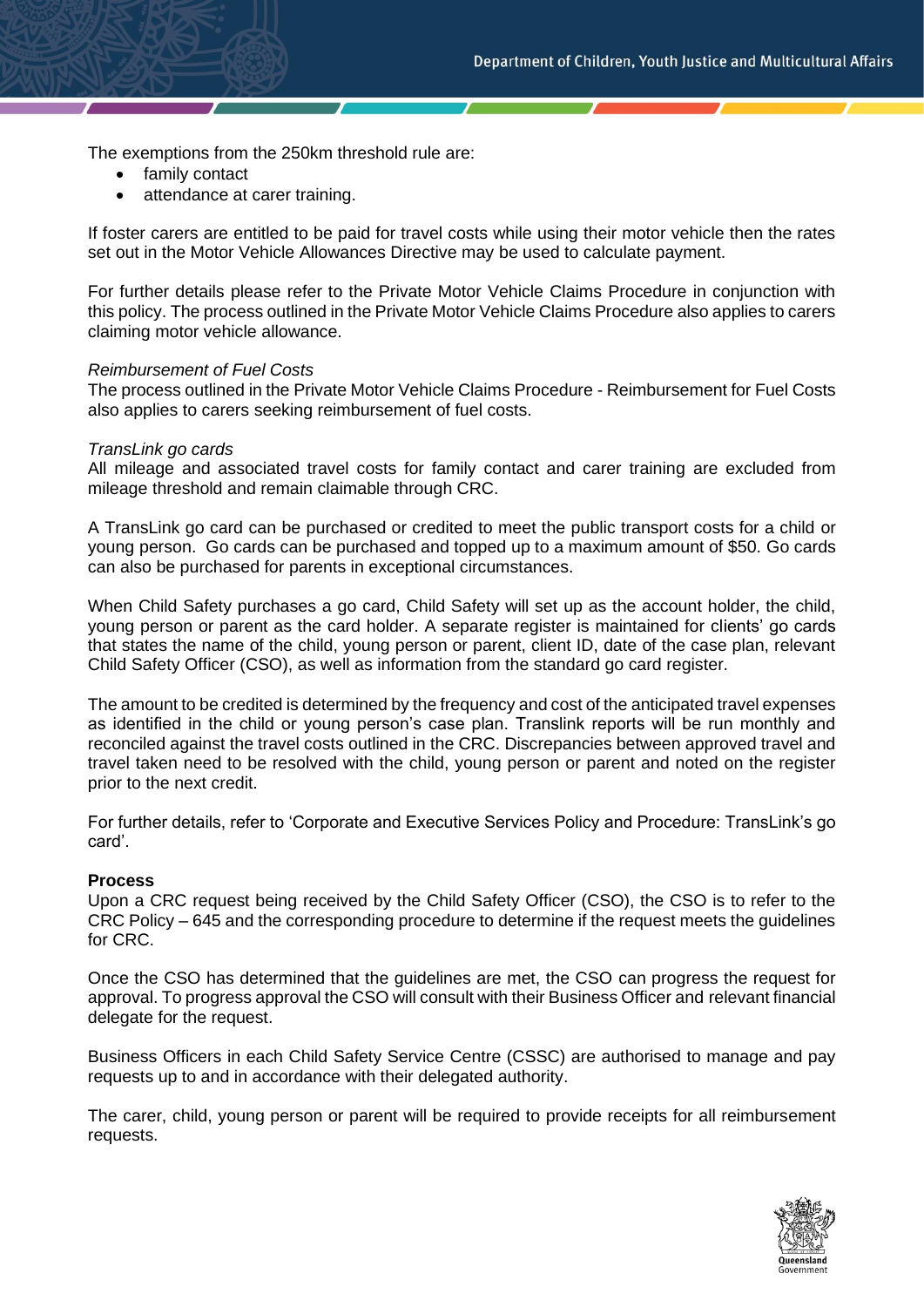For requests for payment/reimbursement of \$100 or under, a CRC form is not required. Consultation between the Business Officer, CSO and Senior Team Leader is required to determine the outcome of the request. If the request is supported, the Business Officer will approve the request and process the reimbursement.

For requests for payments/reimbursements over \$100 a completed CRC form is required. Consultation between the CSO, Senior Team Leader and the financial delegate is required to determine the outcome of the request. If the request is supported, the financial delegate will approve the request and Business Services will process the reimbursement.

*A link to the financial delegations has been provided under Delegations at the end of this procedure.*

Child Safety Officers will:

- Consider the use of CRC as part of the case planning processes.
- Make sure carers are aware of how to request CRC for unplanned expenses as they arise.
- Make sure CRC support is consistent with the case plan and/or supportive of the care arrangement.

Business Officers will:

- Ensure the correct CRC G/L Account Code is used
- Ensure all transactions are substantiated, and necessary substantiating documentation (for example, invoices and receipts) is filed to ensure an audit trail.

Should the request not be supported, the CSO will inform the person making the request of the outcome including an explanation for the decision.

# **Categories for child related costs travel**

#### **Client Support Travel (G/L Account Code: 530444)**

This category is used to provide financial support for general (that is, non-medical and noneducational) travel costs for carers, including mileage in excess of the 250km threshold.

Expenditure under this category can include travel needed to:

- attendance at court
- transport to and from child care or vacation care
- respite
- carer assisted driving lessons for young people and for costs associated with a change of care arrangement.

This category may also be used to assist parents with travel costs, where children are subject to statutory intervention under the *Child Protection Act 1999* and are residing at home, for attendance at court, other child-related appointments, or departmentally provided respite.

Young people who are living independently may be provided with financial assistance for travel related costs under this this category for the purchase or reimbursement of fares (e.g. bus, train ticket or taxi fares).

This category is also used to assist with travel expenses for family group meetings.

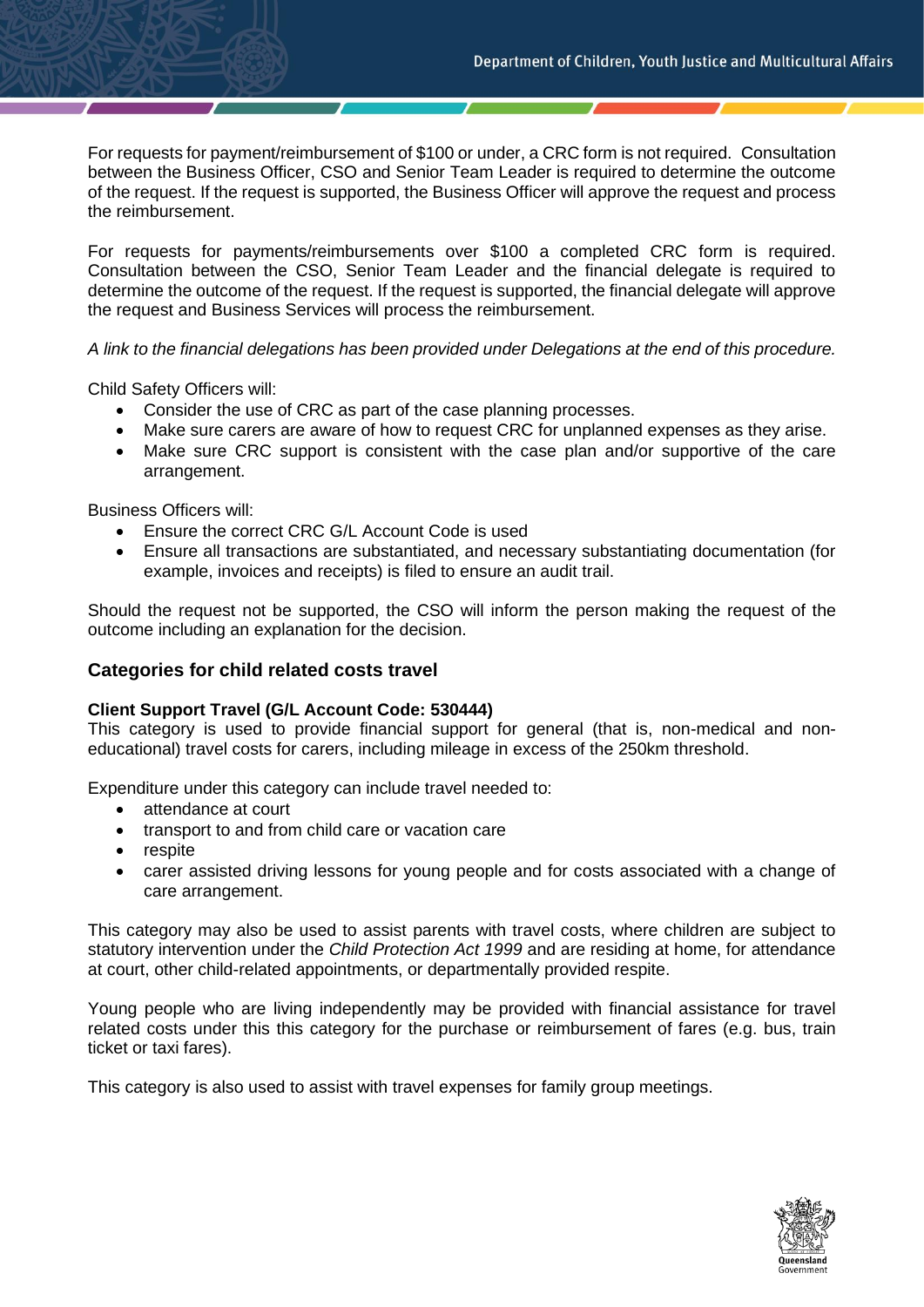# **Education Support Travel (G/L Account Code: 530478)**

This category is used to provide financial support to carers for travel expenses, including mileage in excess of the 250km threshold.

Expenditure under this category can include costs associated with:

- a child or young person attending school in the public or private education systems
- attendance at an educational camp
- school excursions

The category may also be used to assist parents where children or young people are subject to statutory intervention under the *Child Protection Act 1999* and are residing at home, with travel costs associated with attendance at school or other educational activities (such as school camps and excursions).

This category can also provide financial support where a child or young person attends a specific school as part of their case plan. Circumstances where this would apply include when a selected school is not the closest to the carer's home or the child or young person is attending boarding school or a tertiary institution.

Expenditure under this category can include:

- flights
- coach and/or bus fares
- kilometric allowance in excess of the 250km threshold.

The cheapest and safest option must be used, for example train or bus before a taxi (Cab Charge). This arrangement must be documented as part of the approved case plan.

Any applicable subsidies offered by the Education Queensland must be claimed prior to Child Safety meeting the costs associated with school travel.

#### **Family Contact Travel (G/L Account Code: 530443)**

This category is used to provide financial support to either the child or young person's carer or family to enable family contact visits to take place in accordance with an approved case plan. The 250km mileage threshold does not apply to this account category.

This category is also used to enable a child or young person to attend a funeral of a family member or significant person.

Expenditure under this category can include:

- kilometric allowance for carers, as per 'Directive: Motor Vehicle Allowance'
- fuel costs for family members
- flights
- bus, train and taxi fares.

#### **Medical Travel (G/L Account Code: 530442)**

This category is used to provide financial support for travel expenses, including mileage in excess of the 250km threshold, for a child or young person who requires medical or therapeutic services.

In the first instance, for ongoing medical treatment, eligibility for the Patient Travel Subsidy Scheme (PTSS) through the Department of Health should be considered for all Health Care Card holders. The PTSS provides direct assistance to patients and in some cases their carers to access specialist medical services that are not available locally. A subsidy can be provided to approved patients and

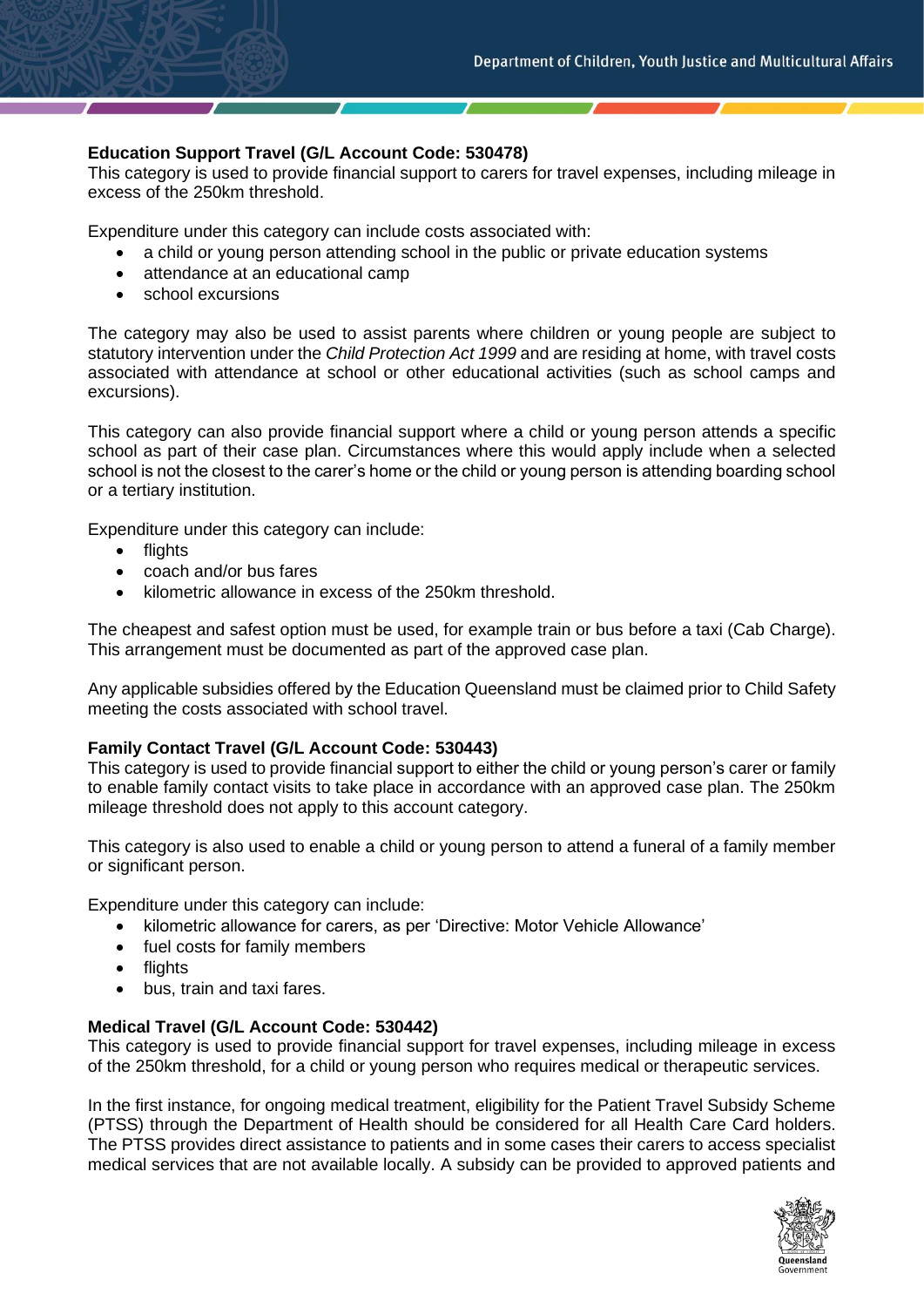carers (escorts) to assist in the cost of travel and accommodation to the nearest specialist medical service that is more than 50km from the patient's nearest hospital.

#### **Overseas Travel (G/L Account Code: 5304292)**

This category is used to provide financial support for expenses related to overseas travel such as the purchase of passports, passport photographs, visas, travel insurance and other travel-related costs. If a passport is purchased by Child Safety, it is to be returned to Child Safety on completion of travel.

The consent of the guardian is required for a child or young person in care to travel overseas. Approval for travel (where no costs are incurred by the Department) when the chief executive has guardianship must be granted by the Regional Director. For all overseas travel, regardless of the destination, the Regional Director must endorse the child's daily care arrangements.

Approval for overseas airfare and accommodation costs for a child or young person in care must be granted by the Director-General in circumstances when the flight is under five hours in duration e.g. New Zealand. If the overseas travel time is exceeds five hours then approval by the Minister is required as stipulated in the whole of government Travel Policy.

Approval for these costs will be considered only:

- to maintain family contact where it is assessed as essential for the wellbeing of children and young people in care or to support a reunification plan
- to enable gifted children or young people in care to participate at the international level in their field of excellence (for example, sporting competitions, academic competitions, cultural rewards)
- in cases where exceptional circumstances can be demonstrated that indicate the overseas travel is essential in maintaining a child or young person's safety, best interests and wellbeing.

Approval will not be given to a child or young person in care to participate in school excursions overseas where costs are involved.

Any costs relating to domestic travel required to enable overseas travel such as domestic airfares, are to be included as part of the total costs of the overseas trip.

Where the Director-General has approved or refused overseas travel costs, letters of advice to the carer will be prepared by the region.

A Queensland Government Overseas Travel Approval Form (FIN–26) is not required for travel by a child in care.

#### **Interstate and Intrastate Travel**

There is no specific G/L Account Code for reimbursement of expenses related to interstate or intrastate travel. Interstate or intrastate travel expenses should be charged to the G/L Account Code relating to the reason for travel such as child and young person or family contact.

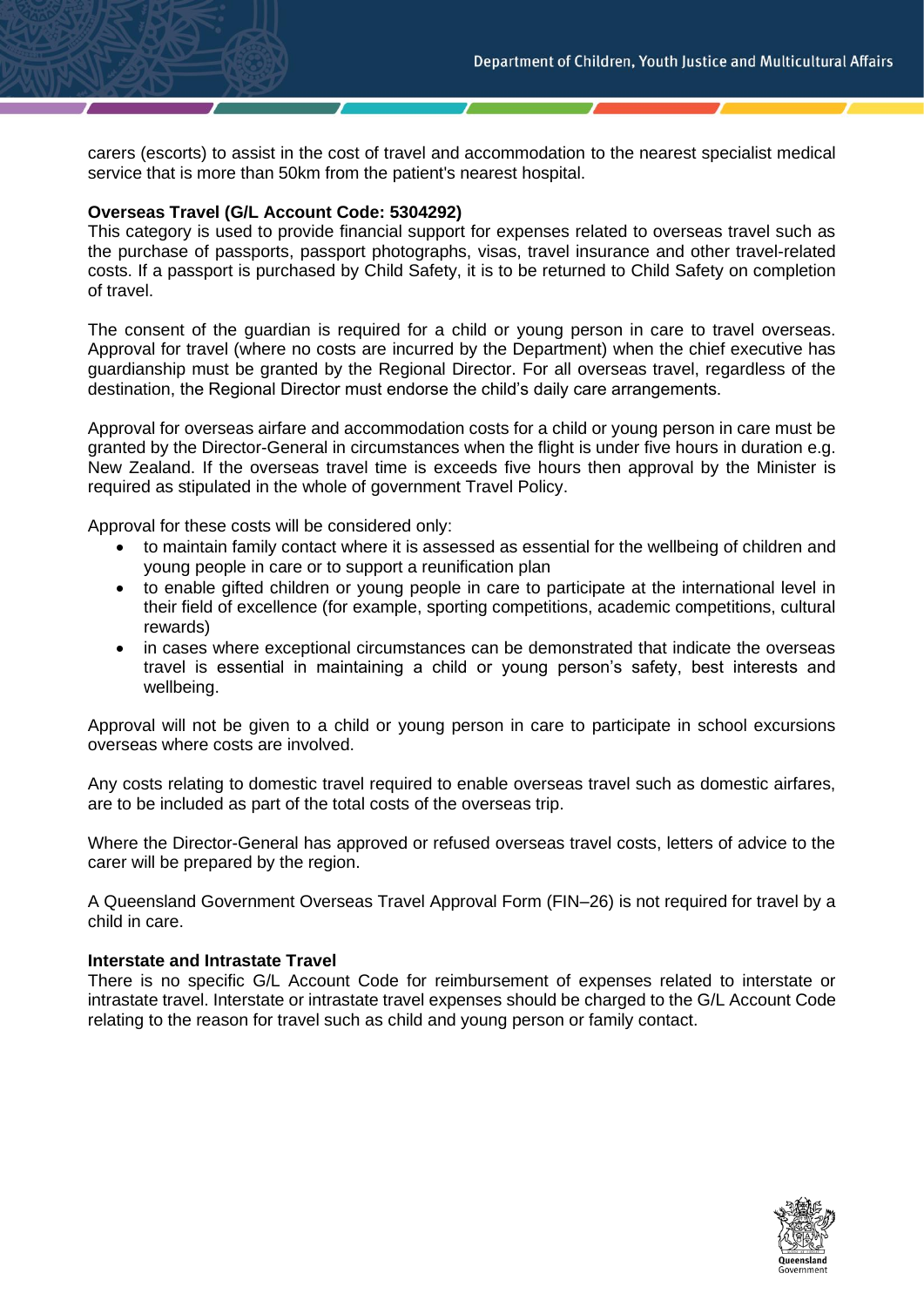# **Authority:**

*Child Protection Act 1999*

*Financial Accountability Act 2009*

# **Delegations:**

The use of child related costs will be in accordance with departmental financial delegations and standards.

# [Financial Delegations](https://cyjmaintranet.root.internal/finance-procurement/financial-delegations)

| <b>Records File No.:</b> | 12/306/142630-P1                     |
|--------------------------|--------------------------------------|
| Date of approval:        | 24 June 2021                         |
| Date of operation:       | 24 June 2021                         |
| Date to be reviewed:     | 24 June 2024                         |
|                          |                                      |
| Office:                  | Investment and Commissioning         |
| <b>Help Contact:</b>     | <b>Family Based Care and Support</b> |

# **Links**

*Related Policy*

CRC – 645

*Related Procedures*

CRC – Health and Wellbeing Support 645.1

CRC – Education and Child Care Support 645.2

CRC – Child and Young Person Support 645.4

CRC – Carer Support 645.5

Child Safety Practice Manual

# **Related policies**

Case planning (263)